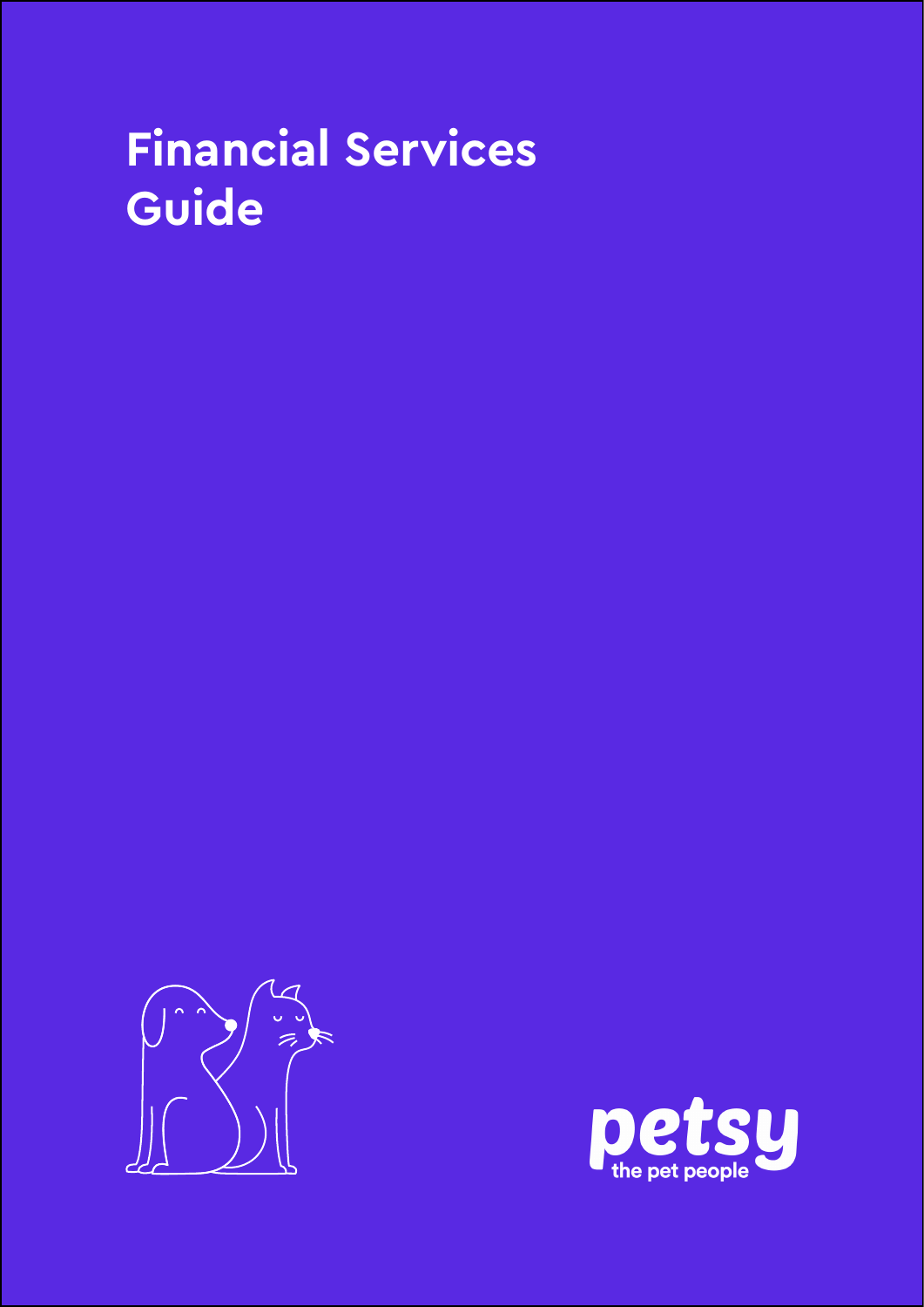## **Who provides the services described in the Financial Services Guide ("FSG")**

The financial services referred to in this Financial Services Guide ('FSG') are offered by Knose Financial Services Pty Ltd (ABN 38 620 795 235, AFSL 536651), ('Knose'). Petsy distributes Petsy Pet Insurance as an Authorised Representative of Knose.

All references to 'we', 'us' or 'our' in this FSG are references to Petsy unless specified.

Listed below are the contact details for Petsy:

| Email:                 | hello@petsy.com.au                              |
|------------------------|-------------------------------------------------|
| Website:               | www.petsy.com.au                                |
| Phone:                 | 1300 952 790                                    |
| <b>Postal Address:</b> | Level 2, 204<br>Clarence Street Sydney NSW 2000 |

Knose holds a current Australian Financial Services Licence No: 536651 and is:

1) responsible for the financial services that Petsy provides to you;

2) responsible for the content and distribution of this FSG; and

3) authorises the distribution of this FSG by Petsy.

Listed below are the contact details for Knose:

**Email:** info@knose.com.au

**Website:** www.knose.com.au

**Phone:** 1300 356 642

**Address:** Level 4, 99 Bathurst Street Sydney NSW 2000

**Postal Address:** Level 4, 99 Bathurst Street Sydney South NSW 2000

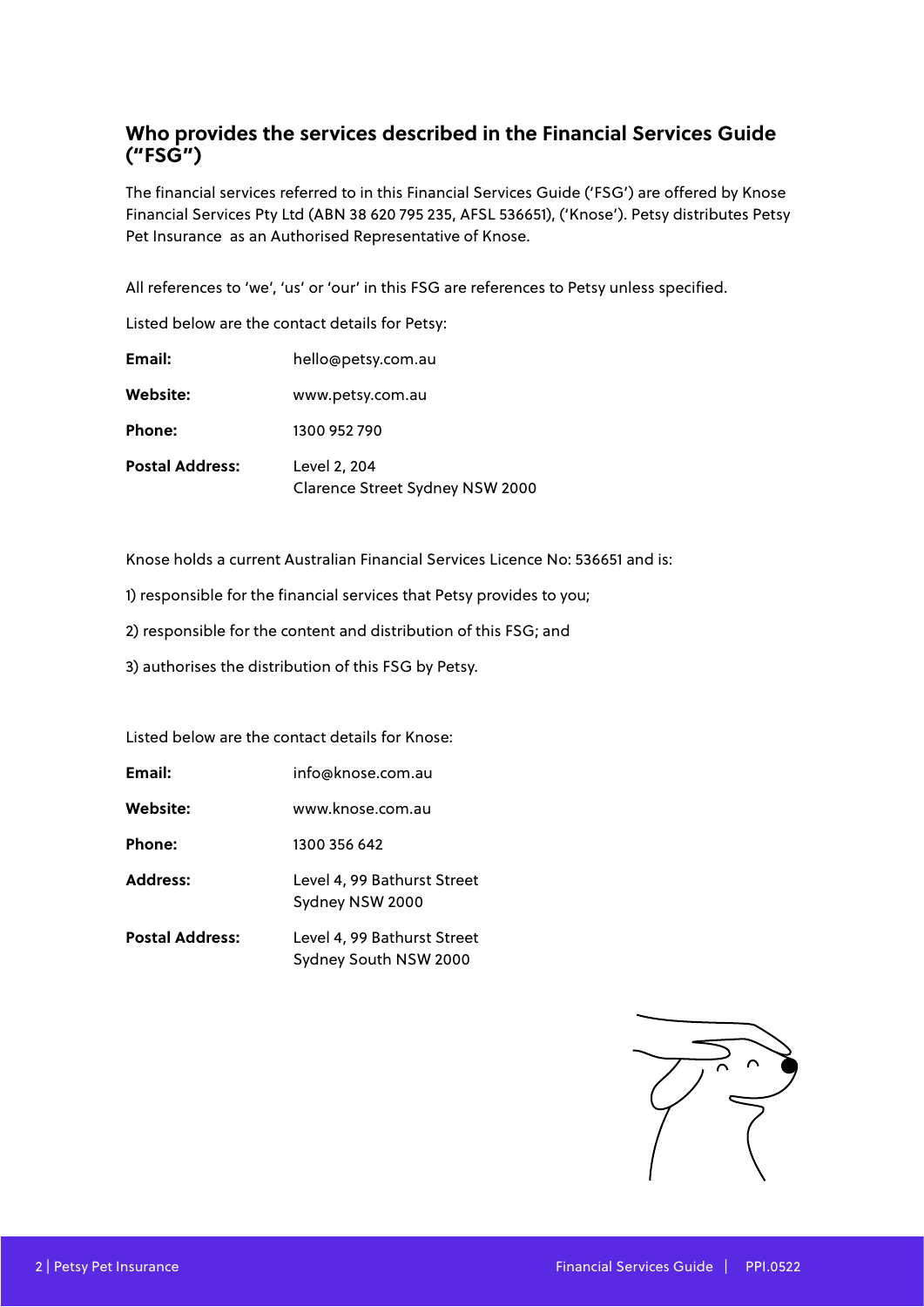# **1. The purpose and content of this FSG**

This FSG sets out the services that we can offer you. It is designed to assist you in deciding whether to use any of those services and contains important information about the services; how we and others are paid; any potential conflict of interest we may have; our internal and external dispute resolution procedures and how you can access them; and arrangements that are in place to compensate clients for losses.

Any financial services provided in accordance with this FSG will only relate to the Petsy Pet Insurance product which Petsy is authorised to issue pursuant to Knose's AFSL.

This FSG is an important document. Please read it carefully and keep it in a safe place for your reference and for any future dealings with us.

## **2. From when does this FSG apply?**

This FSG applies from 28 May 2022 and remains valid unless a further FSG is issued to replace it.

## **3. Who is responsible for the financial services provided?**

Knose holds a current Australian Financial Services Licence No: 536651 and is responsible for the financial services that Petsy provides to you.

# **4. What kinds of financial services are we authorised to provide and what kinds of financial products do those services relate to?**

Petsy is an Authorised Representatives of Knose and is authorised to provide financial services in relation to Petsy Pet Insurance ('the Product').

Knose is responsible for the financial services that Petsy provides to you, and Knose is also responsible for the content and distribution of this FSG.

Petsy and Knose are not authorised to give you personal advice in relation to the Product. Any advice given to you will be of a general nature only and will not take account of your personal objectives, financial situation or needs. You need to determine whether the Product meets your needs.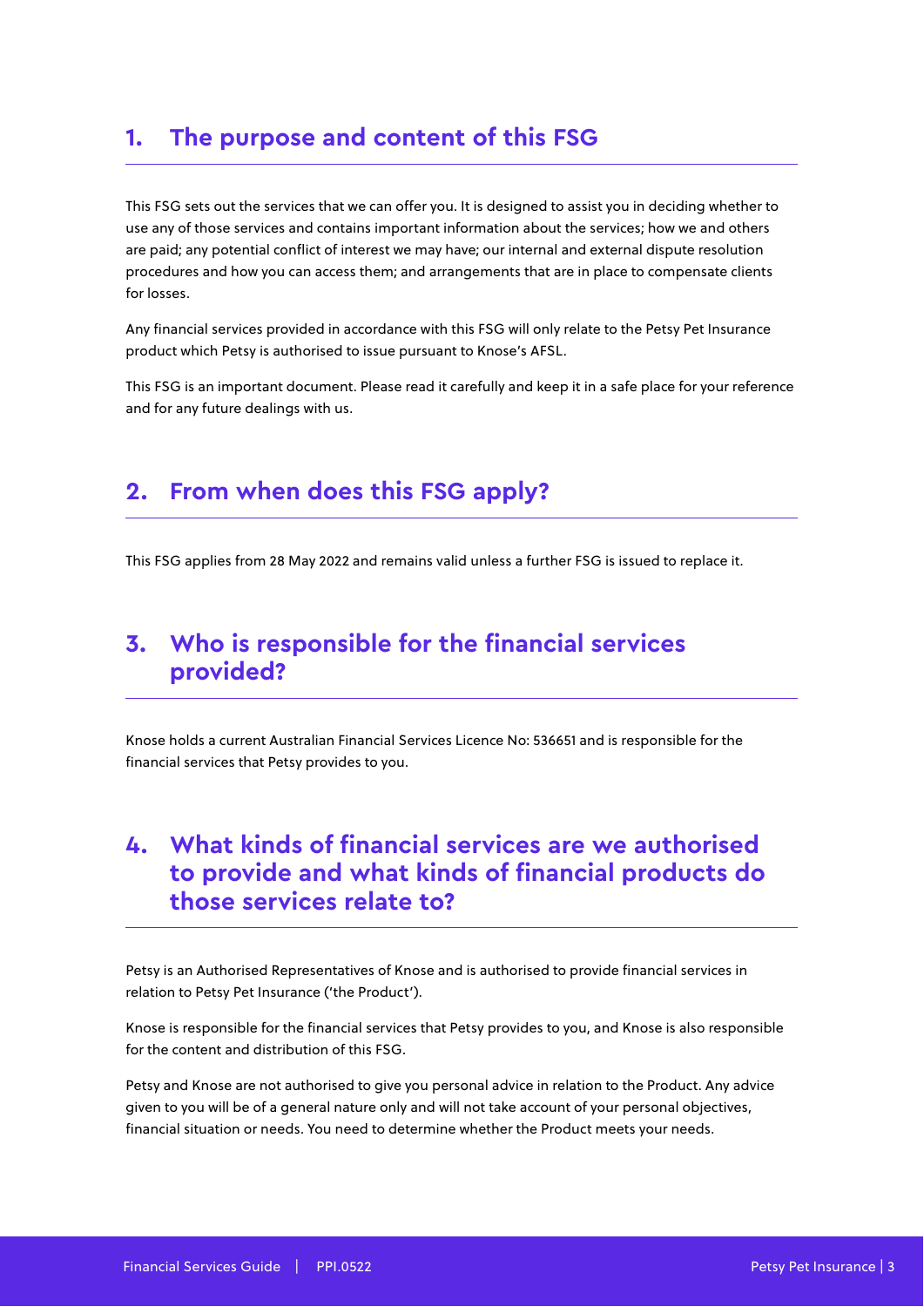#### **Petsy**

Petsy is authorised to arrange the issue of pet insurance when you purchase the Product online and is also authorised to provide general advice in marketing materials about the Product (Authorised Representative No.1277359).

When you make an enquiry about the Product over the phone or email, Petsy is not authorised to provide you with financial product advice or to issue a policy to you. Only Knose may do this.

#### **Knose**

Knose is an Australian financial services licensee authorised to deal in and provide advice in relation to general insurance products.

Knose acts under a binding authority from the insurer of the Product. This means that Knose can arrange, vary or cancel policies and handle or settle claims on behalf of the insurer. Knose acts for the insurer when providing these services. You can find full details of the insurer in the Product Disclosure Statement for the Product.

## **5. Product Disclosure Statement**

If we offer to arrange the issue of an insurance policy to you, we will also provide you with, or pass on to you, a PDS, unless you already have an up-to-date PDS. The PDS will contain information about the particular policy, which will enable you to make an informed decision about purchasing that insurance policy.

## **6. Who do we act for?**

When we provide financial services to you, we are not acting on your behalf. Petsy are acting under a binding authority as agent for the insurer of the product which enables us to accept your application for insurance as if we are the insurer. Both Petsy and Knose represent and act for the insurer and not for you.

## **7. General Insurance Code of Practice**

The General Insurance Code of Practice was developed by the Insurance Council of Australia to further raise standards of practice and service across the Insurance Industry. The Code Governance Committee ('CGC') is an independent body that monitors and enforces insurers' compliance with the Code. You can obtain more information on the Code of Practice and how it assists you by contacting us. Contact details are provided at the top of this FSG.

For more information on the CGC go to https:insurancecode.org.au/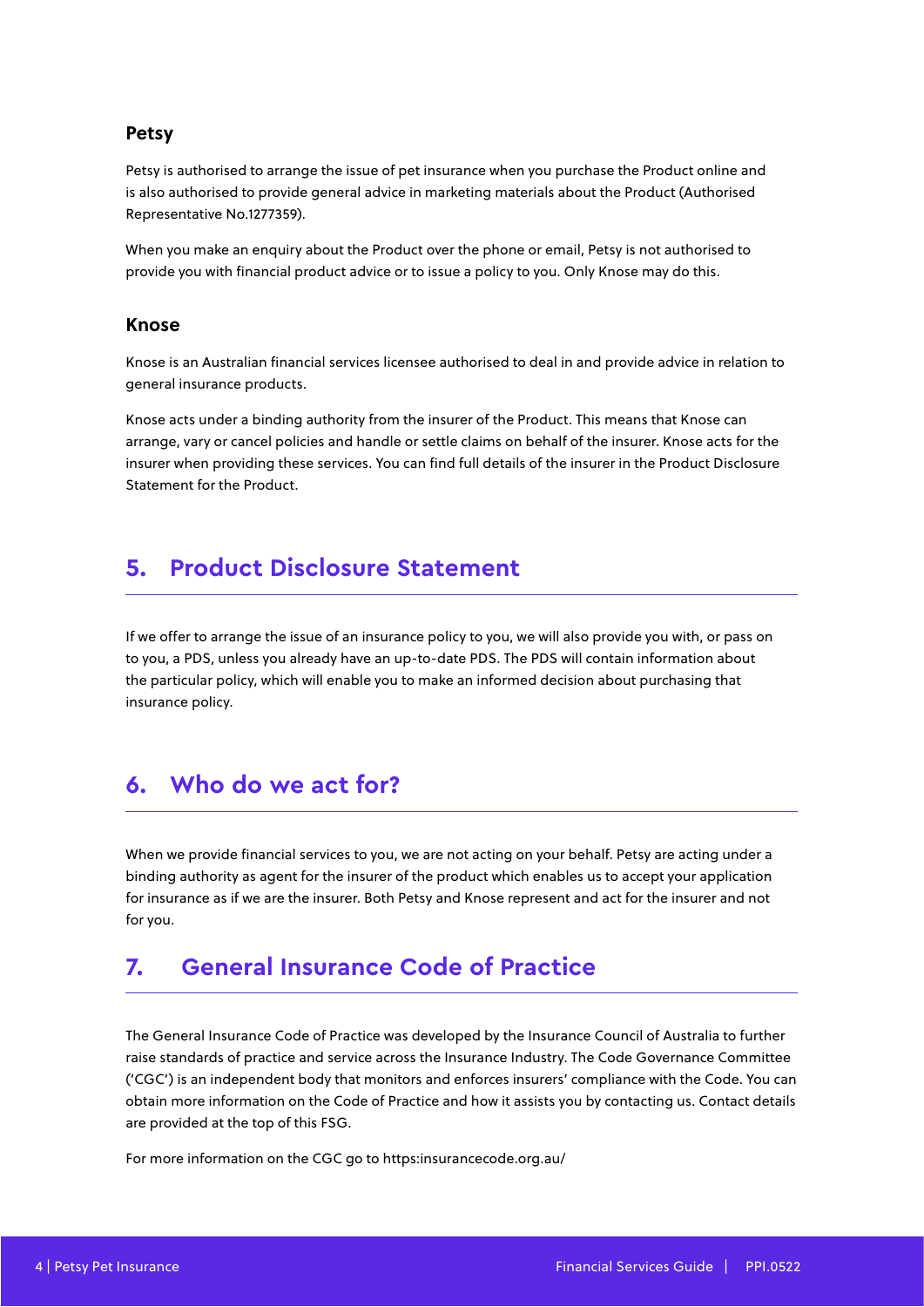# **8. Associations**

The Petsy Pet Insurance product is underwritten by the Australian branch of Allied World Assurance Company, Ltd (ABN 54 163 304 907) ('Allied World'). Allied World is a subsidiary of Fairfax Financial Holdings Limited ('Fairfax') which is listed on the Toronto Stock Exchange (TSX).

The Petsy Pet Insurance product is administered by Knose Financial Services Pty Ltd, ABN 38 620 795 735 ('Knose')

Blend Insurance Solutions Pty Ltd ABN 47 617 346 353, AFSL 500768 ('Blend') is a shareholder of Knose. Blend is a joint venture between Wentworth Insurance Company Limited which is a subsidiary of Fairfax and Steadfast Underwriting Agencies Holdings Pty Ltd ('SUAH') which is a subsidiary of Steadfast Group Ltd (ABN 98 073 659 677) ('SGL') which is listed on the ASX.

Knose have access to shared services from SGL or its subsidiaries, including, but not limited to: compliance tools; manuals and training; and legal. These services are funded by SGL or its subsidiaries, subsidised by SGL or its subsidiaries, or SGL or its subsidiaries receive a fee for them.

## **9. What information do we maintain in your file and how can you access it?**

We are committed to implementing and promoting a privacy policy, which will ensure the privacy and security of your personal information.

If you apply for one of our insurance products, we will collect information from you for the purpose of us deciding whether to arrange insurance for you, and if so, on what terms. If we agree to issue the relevant insurance, we will use the information to manage rights and obligations under the insurance product.

We do not trade, rent or sell your information.

You can request details of the information we hold about you at any time.

For a full privacy collection statement, please refer to the PDS.

If you wish to examine your file or have a copy of this privacy policy sent to you, please ask us. We will arrange for this to occur.

We will retain this FSG and any other FSG given to you as well as any PDS that we give or pass on to you for the period required by law.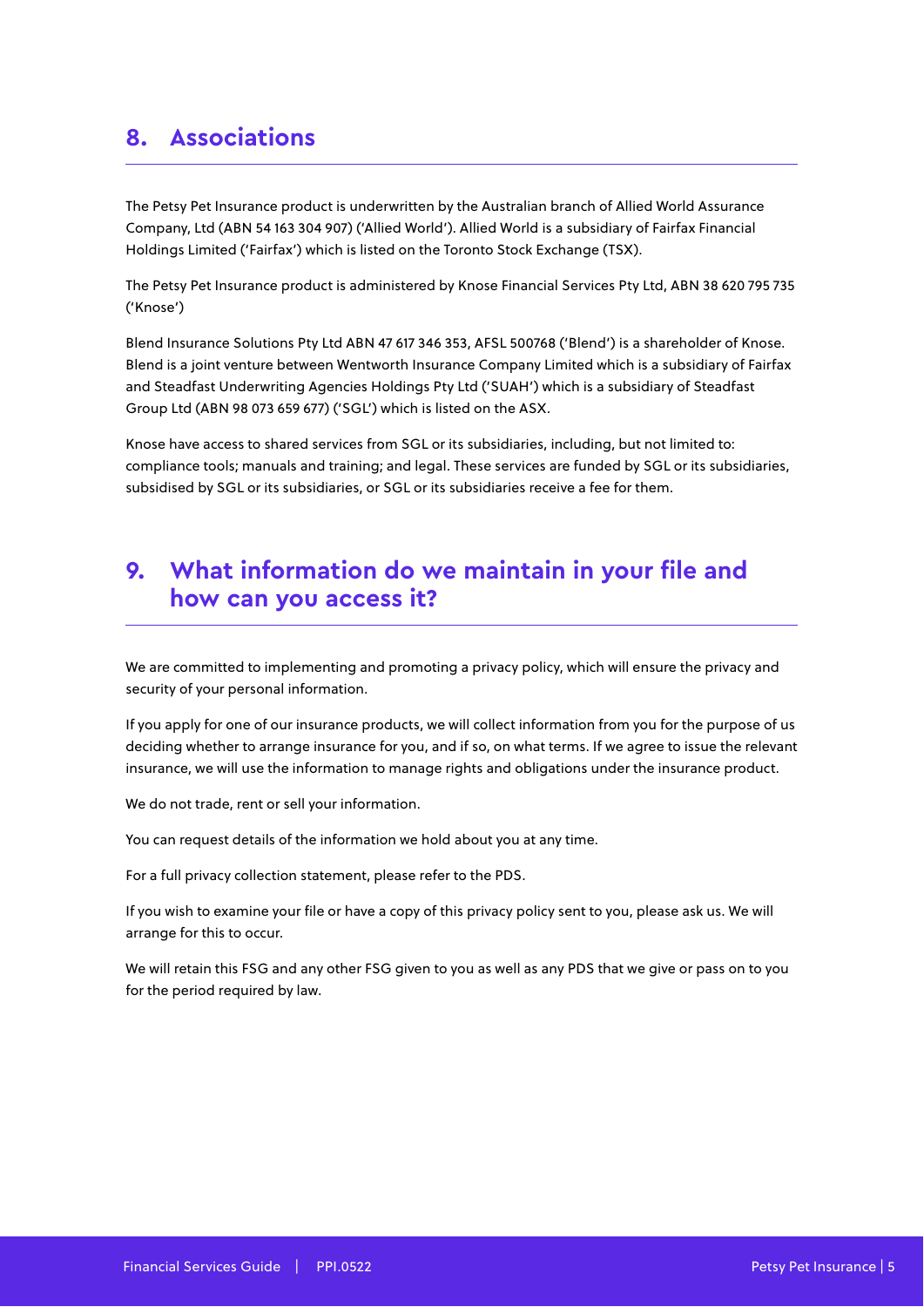## **a) Premium**

When we issue you with an insurance policy, you will pay a premium based on our assessment of the risk profile you have provided. The total amount you pay is the premium, plus any government taxes/duties/ levies such as GST and stamp duty and a Policy fee if applicable.

When you pay your premium, it is collected by Knose. Knose will retain their commission (see below) and remit our commission (see below) to us from the premium you pay and remit the balance to the insurer. Knose will earn interest and earn a return on the premium whilst it is in their account. Knose will retain any interest earned on the premium.

You can choose to pay the premium by any of the payment methods set out in your invoice. You are required to pay us within the timeframe set out in the invoice. All collected premium, applicable fees and statutory charges are to be held in a trust account in accordance with statutory provisions.

### **b) Commission**

For dealing in, providing financial advice and administration in relation to general insurance products Petsy and Knose receive a commission, which is calculated as a percentage of the premium less any relevant taxes, charges and levies.

Petsy & Knose together receive up-to 35% commission.

The commission is included in the total amount you pay for your policy and not in addition to the policy.

The commission applies to each policy issued or renewed through us. The commission may not be refundable in the event of cancellation unless the policy is cancelled either within the cooling off period or is a full-term cancellation.

### **c) Referrals**

We may pay a benefit or a commission to people or organisations who refer you to us ('referrer'). If we do, and in accordance with the terms of the referral agreement in place between us and the referrer, we will pay commission inclusive of GST of up to 10% or a payment up to \$55 out of our commission to the referrer.

## **d) Policy fee**

Knose may charge you a Policy fee of up to \$2.50 inclusive of GST per month. The Policy fee, as applicable, will be noted on the tax invoice. We can tell you the exact fee at the time you contact us. The Policy fee includes meeting the costs of preparation and distribution of documentation.

The Policy fee applies to each policy issued or renewed through us and may not be refundable in the event of cancellation unless the insurance policy is cancelled either within the cooling-off period or is a full-term cancellation.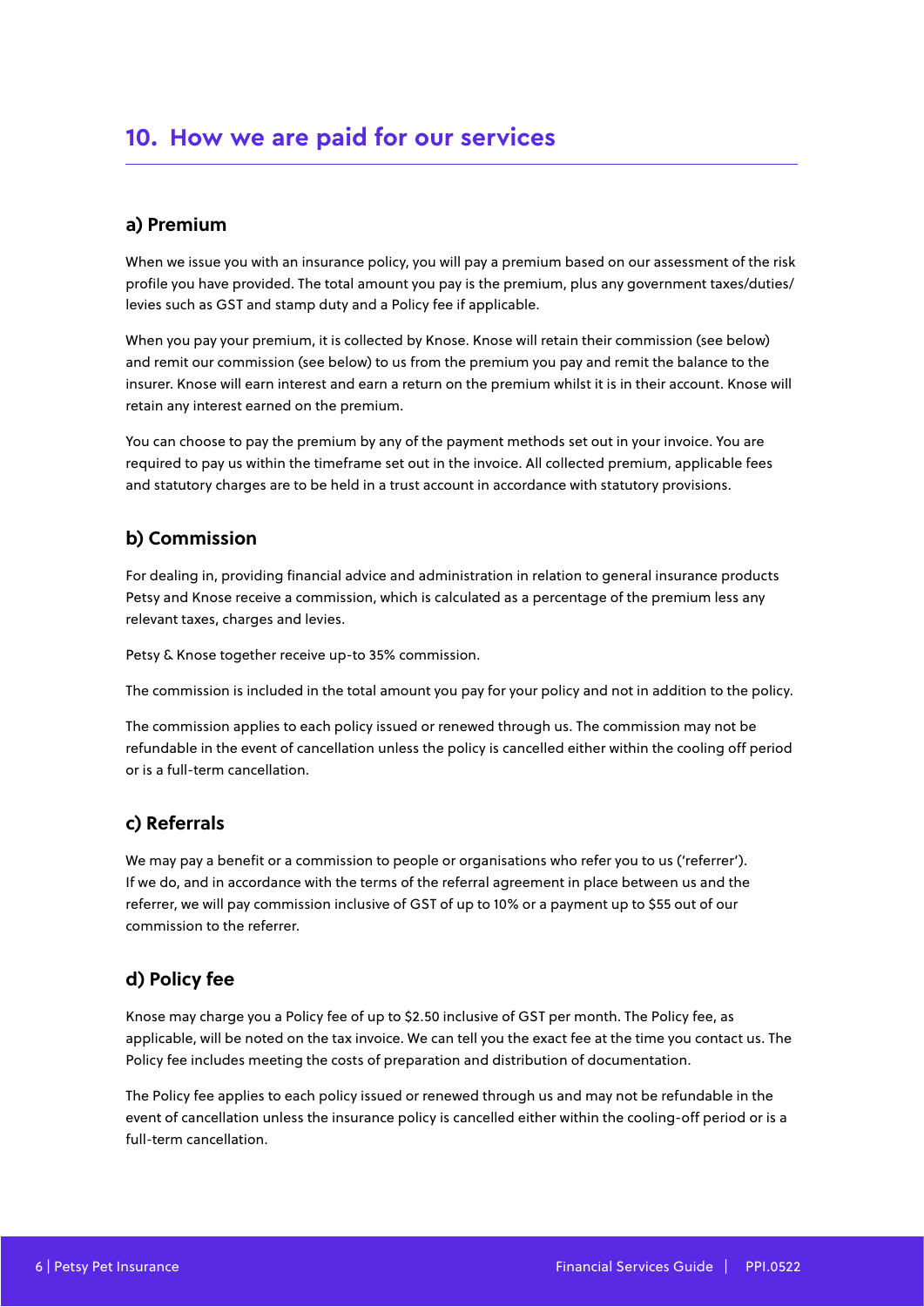#### **e) Remuneration of employees**

Our employees assisting you with your insurance needs will be paid a market salary and may earn a cash bonus or other incentives based on achievement of a broad range of goals, including financial targets.

#### **f) Further information**

You may request particulars of our remuneration (including commission) or other benefits, including, to the extent relevant, a statement of the range of amounts or rates within a reasonable time following receipt of this FSG and before we provide any financial service to you.

## **11. What is your duty not to misrepresent?**

You have a duty to take reasonable care not to make a misrepresentation under the Insurance Contracts Act 1984 (Cth) ('ICA'). The relevant section of the ICA, for consumer insurance products, is section 20B. This duty is also set out in the PDS, policy wording and insurance documentation associated with the contract of insurance.

## **12. Conflicts of Interest**

We take any potential or actual conflicts of interest very seriously and have a conflict of interests policy. Conflicts of interest are when some or all your interests are or may be inconsistent with or diverge from some or all of our interests. We manage conflicts of interests through adequate controls, disclosure, and avoidance. We also provide training to our employees to identify conflicts of interest and encourage the early reporting of potential conflicts of interest.

## **13. What arrangements do we have in place to compensate clients for losses?**

Petsy and Knose have professional indemnity insurance (PI insurance) which satisfies the requirements for compensation under s912B of the Corporations Act 2001 (Cth).

The PI policy covers us for claims made against us as a result of our conduct or the conduct of our employees (or former employees) in the provision of financial services.

## **14. What should I do if I have a complaint?**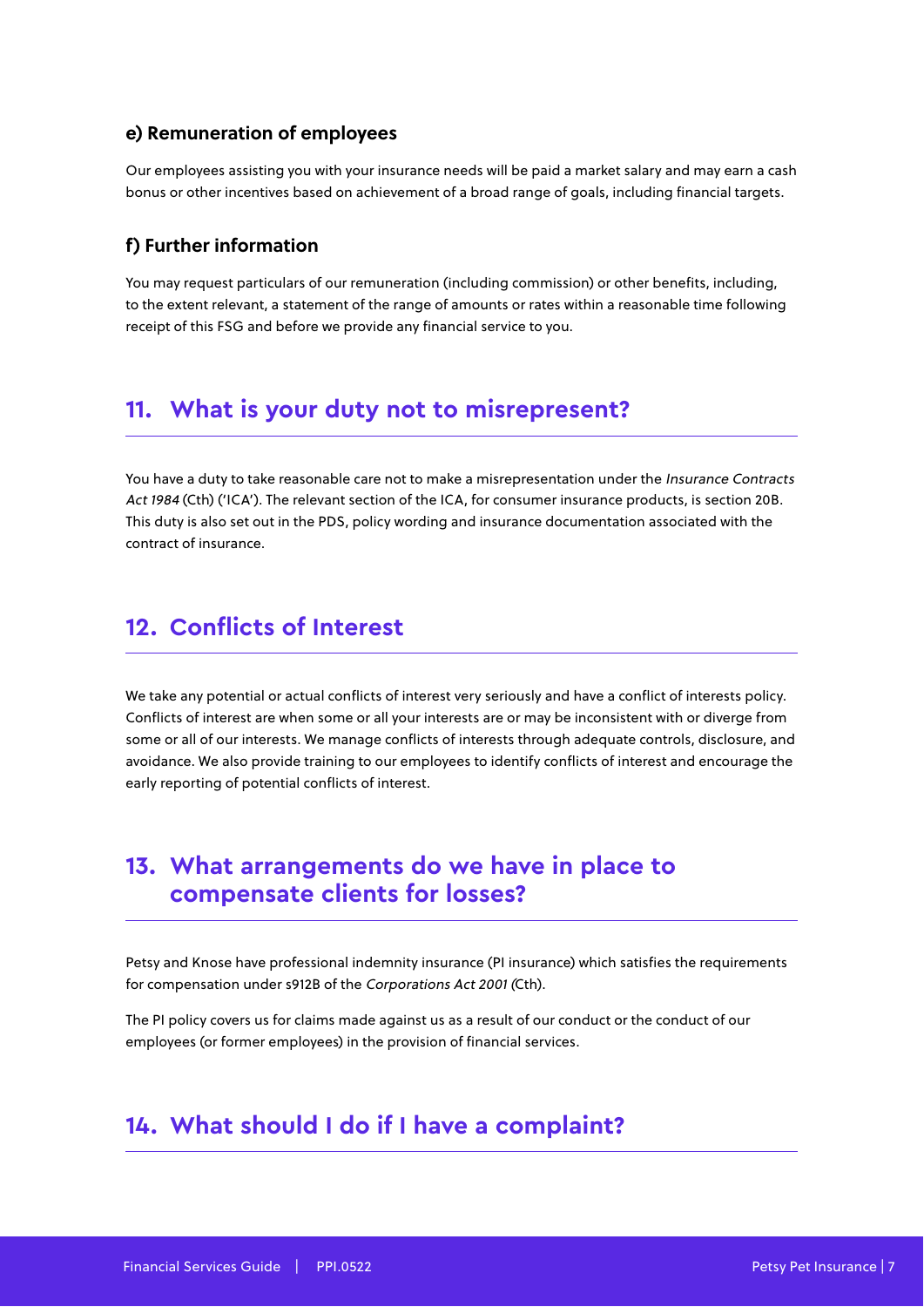Petsy and Knose are committed to meeting and exceeding our clients' reasonable expectations whenever possible and would like to know if your reasonable expectations haven't been met.

You are entitled to make a complaint about any aspect of your relationship with Petsy and Knose including the conduct of our agents and authorised representatives. Knose will attempt in good faith to resolve any complaint/dispute in a fair, transparent and timely manner.

We aim to comply with the General Insurance Code of Practice and any relevant Australian Securities and Investments Commission ('ASIC') guidelines.

The complaints process is also set out in the relevant Product Disclosure Statement.

Any complaint relating to this insurance should be referred to Petsy in the first instance:

**Email:** support@petsy.com.au

**Phone:** 1300 952 790

**Mail:** Petsy Complaints Officer Level 2, 204 Clarence Street Sydney NSW 2000

If we do not make a decision within the period that we tell you we will respond, we will tell you about your right to lodge a complaint with an external dispute resolution scheme. If you are not happy with our response, you can refer your complaint to the Australian Financial Complaints Authority ('AFCA') subject to its rules. AFCA provides a free and independent dispute resolution service for consumers who have general insurance disputes falling within AFCA's jurisdiction.

AFCA's contact details are:

| Online: | www.afca.org.au                                  |
|---------|--------------------------------------------------|
| Email:  | info@afca.org.au                                 |
| Phone:  | 1800 931 678                                     |
| Mail:   | <b>Australian Financial Complaints Authority</b> |
|         | GPO Box 3                                        |
|         | Melbourne VIC 3001                               |

If you require further information, you can access our Complaints and Dispute Resolution Process available on Petsy's website at www.petsy.com.au.

## **15. How can you instruct us?**

You can contact us to give instructions by post, phone or email on the contact number or details mentioned on page 2 of this FSG.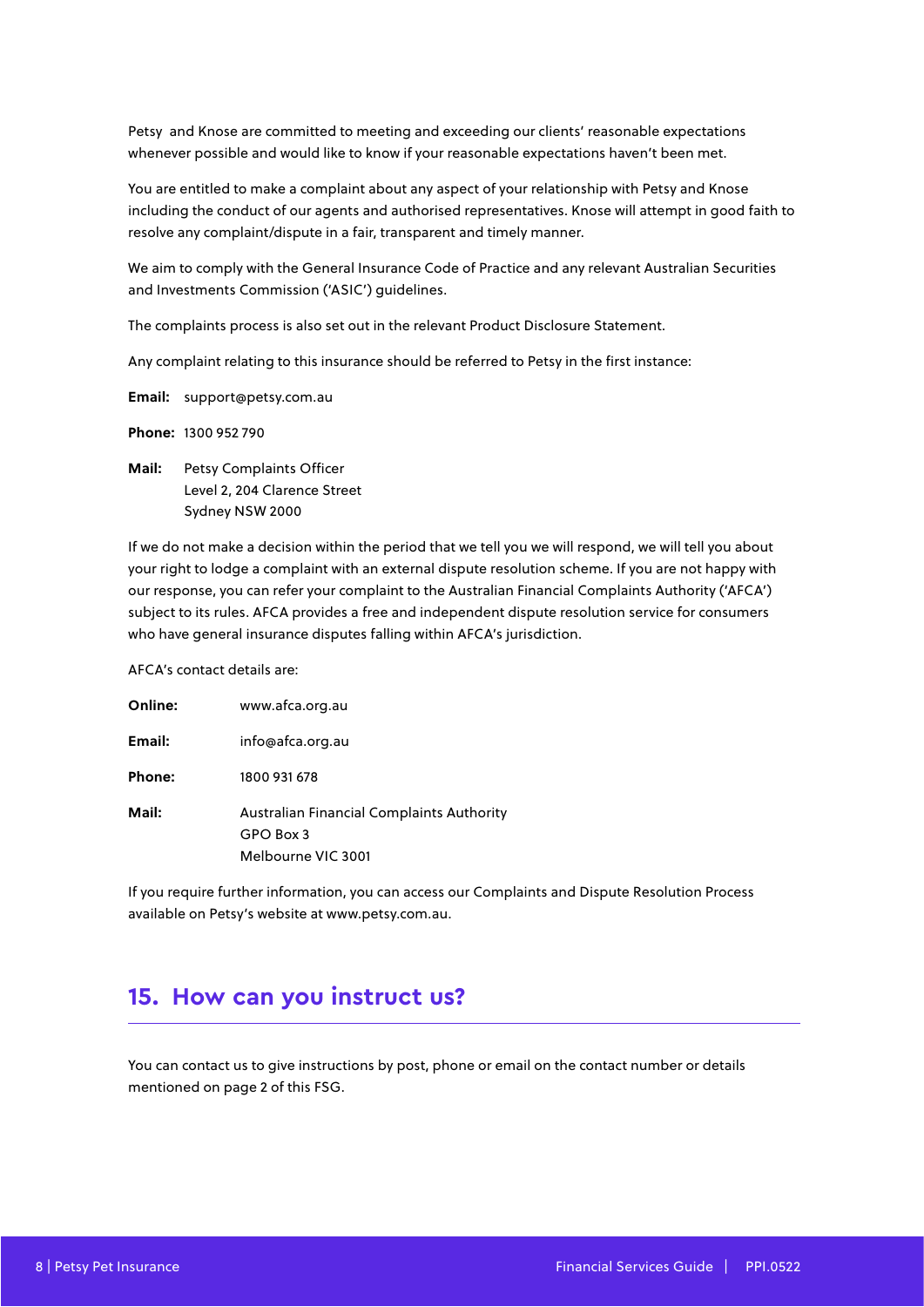# **16. What information do we maintain in your file and how can you access it?**

We are committed to implementing and promoting a privacy policy, which will ensure the privacy and security of your personal information.

If you apply for our insurance products, we will collect information from you and use it to decide whether to offer insurance, and if so on what terms. If we agree to issue the relevant insurance, we will use the information to manage rights and obligations under the insurance product and ongoing administration of the relevant insurance.

You can request details of the information we hold on you at any time.

Our privacy officer can be contacted on 1300 952 790 or by writing to the privacy officer at:

Postal address: Level 2, 204 Clarence Street Sydney NSW 2000

Email: privacy@petsy.com.au

For a full privacy collection statement, please refer to the PDS. To access our privacy policy, please go to http://www.petsy.com.au

If you wish to examine your file or have a copy of this privacy policy sent to you, please ask us and we will arrange for a copy to be sent to you.

We will retain this FSG and any other FSG given to you as well as any PDS that we give or pass onto you for the period required by law.

## **17. More information**

If you have any further questions about the financial services we provide, please contact us.

Please retain this document for your reference and any future dealings with us.

This FSG was prepared on 28 May 2022.